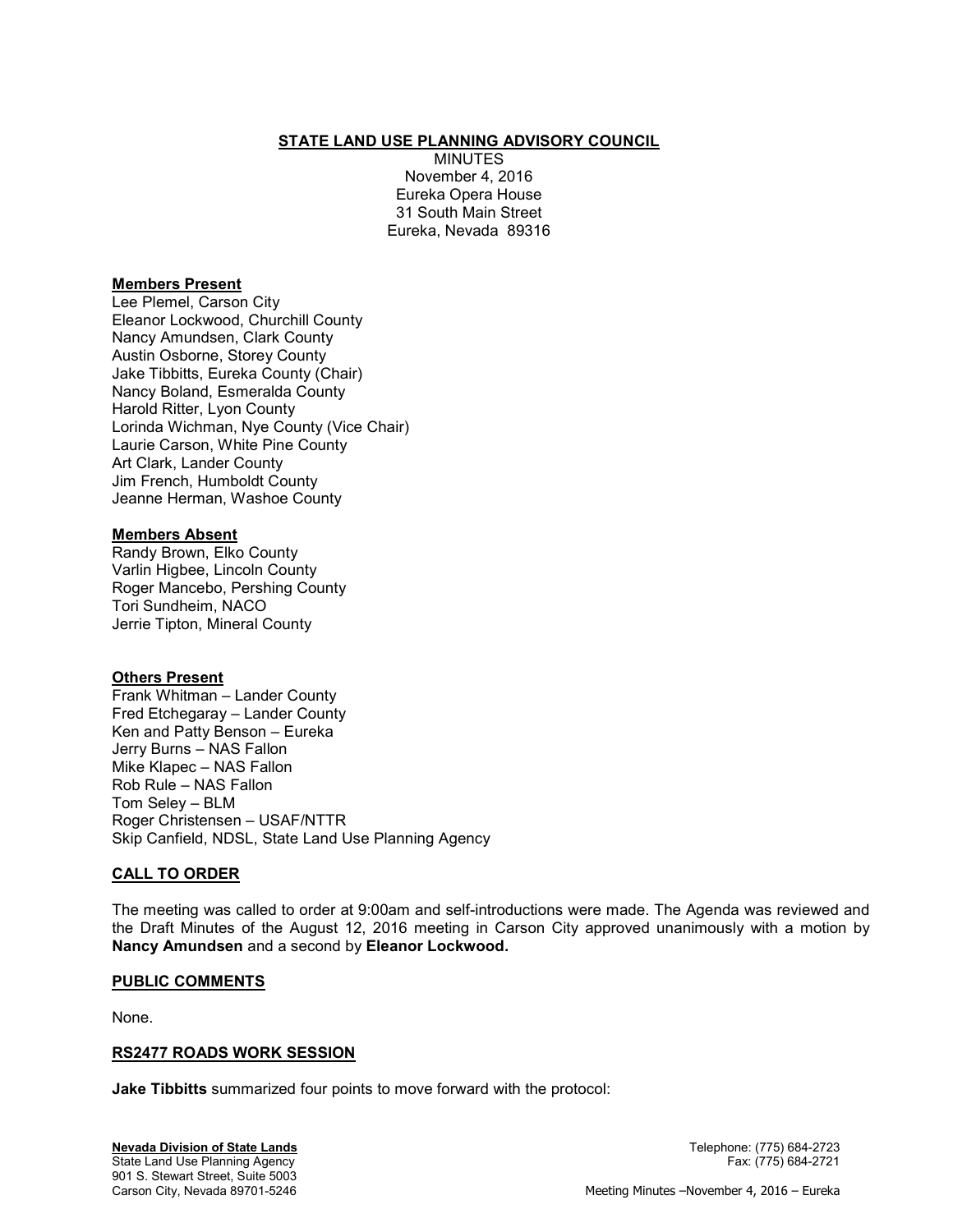- **Start with Utah and Nye County process and identify Nevada specifics.**
- Review and adjust processes that are working for Nevada.
- Conduct a significant outreach and education process.
- Build capacity for the final perfection of title with adequate Attorney General funding and county participation in that funding

SLUPAC is charged with the first three bullets to develop the protocol. A discussion ensued on the way forward and steps to be taken.

Jake Tibbitts stated that once a protocol is developed, it will depend on individual counties to have the resolve to contribute funding, gather evidence and pursue quiet title or other avenue for their roads. At the Legislative Committee on Public Lands meeting in Elko, Eureka County made it clear that this will be a request in the near future for funding and commitment, and for them to consider an appropriation to the Attorney General's Office. Lorinda Wichman replied that Nye County is ready to move forward with quiet title actions following their Nye County protocol and she would be willing to present their process to other county commissions. Nancy Amundsen said that Clark County has all of their RS2477 maps adopted.

Jake Tibbitts reminded the group that there are certain aspects of the Utah example that won't apply in Nevada. For example. Utah is under the Tenth Circuit court which found that simply documenting that a road existed and showing that it was used is not enough to prove RS2477 status, there are other standards. In Utah it is ten years previous to 1976 to establish use through quiet title, (in Nevada it is 5 years previous, pursuant to State law for quiet title). In Utah, affidavits for public purpose use are sought to prove the use. However, a permitted purpose like a mine at the end of a road does not qualify as an RS2477 road according to the Tenth Circuit court because the only people using the road have to have a permit to use the road. Jake Tibbitts stressed the need for a clear vision on how this would work in Nevada, under the Ninth Circuit court moving forward and using protocols in place such as acceptance by NDOT and concise county mapping criteria.

**Jake Tibbitts** requested that each county move forward with outreach and education pursuant to bullet #3 above. Very important to let all county commissions know what SLUPAC is doing and keep them in the loop for feedback and robust constituent involvement.

Eleanor Lockwood asked for clarification on Nye County's procedures and if those can be utilized statewide, or if they need updating. Lorinda Wichman replied that Nye's procedures can be used as a basis but there are still some issues such as proper criteria for the affidavits. Jake Tibbitts said that Utah requires three affidavits for each road from individuals that used the road historically. However, the BLM successfully challenged those affidavits in the Tenth Circuit arguing that they were not at the table to determine authenticity of the affidavits. The judge specified a "bell weather" process whereby a few roads are chosen as test cases and seeking preservation depositions so that older citizen memories will not be lost. A special quiet title rule is being utilized (Rule 26) that requires BLM participation if a dispute is evident.

Lorinda Wichman stated that it is much more difficult to obtain proof of use affidavits and deposition for roads on US Forest Service lands because the date of proof is much older than five years prior to FLPMA in 1976. For the US Forest Service, it is 1906. Jake Tibbitts stated that for just this reason, Utah is not pursuing roads on US Forest Service lands because they can't meet the Tenth Circuit standard.

**Jake Tibbitts** discussed two bills currently under review in Congress, S.3334 and HR.4313, because if passed, the mechanisms in the bills will result in the ability to obtain true title for the roads in a clear, concise, streamlined manner. SLUPAC's only option right now is the quiet title option, but if the bills pass, quiet title will be moot. Lorinda Wichman said that if bills pass, it will result in huge savings to counties and the State.

Jake Tibbitts received unanimous support to direct staff to write a letter for the Chair's signature supporting passage of the two bills with a notation that SLUPAC prefers to include roads on US Forest Service lands but recognizes the challenges. Also, he asked that Lorinda Wichman and Eleanor Lockwood assist him in moving forward with the first two bullets:

- Start with Utah and Nye County process and identify Nevada specifics.
- Review and adjust processes that are working for Nevada.

Nevada Division of State Lands Telephone: (775) 684-2723 State Land Use Planning Agency Fax: (775) 684-2721 901 S. Stewart Street, Suite 5003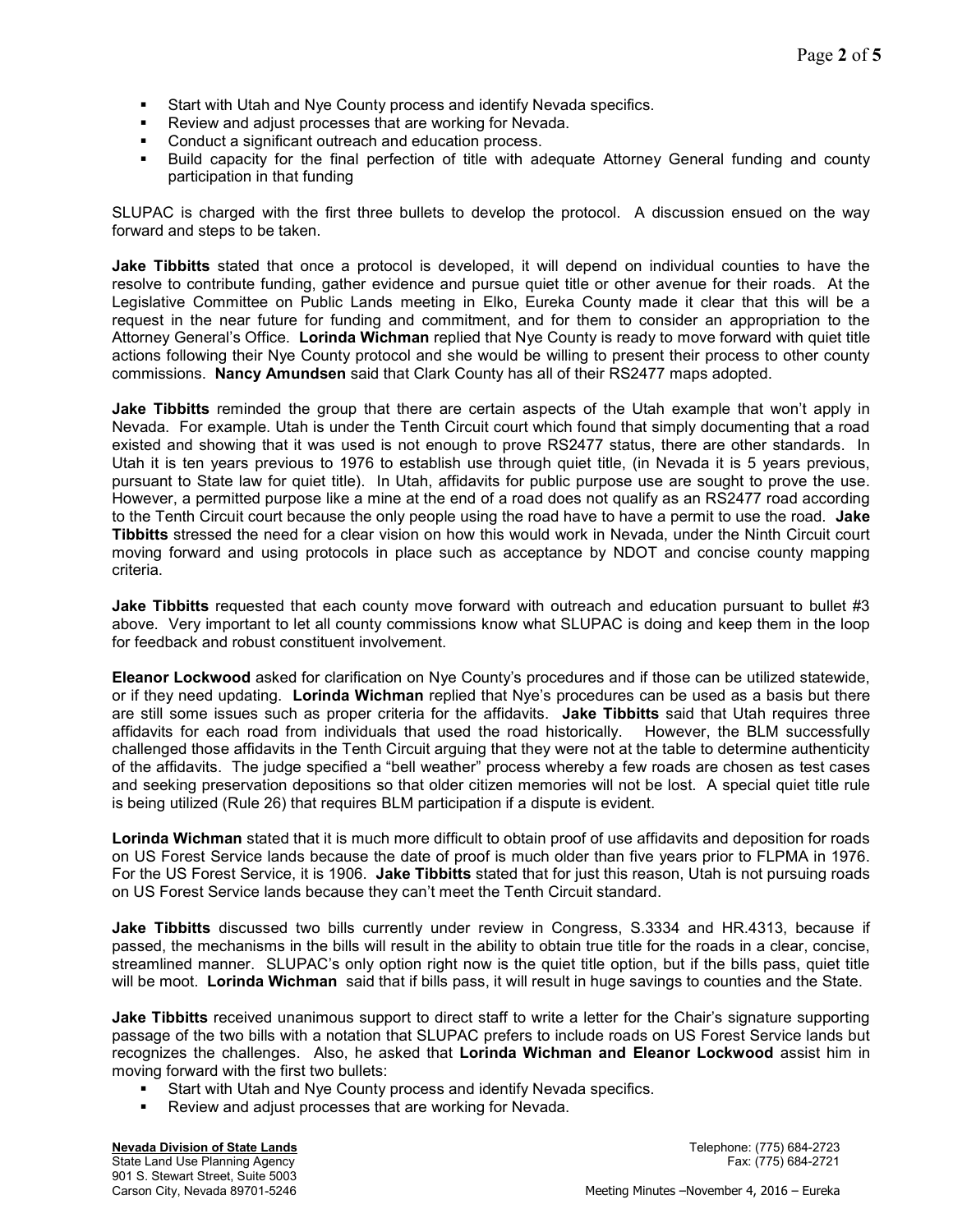This subcommittee of three will report back at the next SLUPAC meeting, in consultation with representatives of the Attorney Generals of Nevada (Wayne Howle) and Utah (Kathy Davis) on a "recipe" that will work for Nevada. SLUPAC will also discuss continuing to move forward with bullet #3, the formal education process.

A discussion on the bills ensued. Jake Tibbitts mentioned how HR.4313 has three pages of RS2477 history, which is very good. Section 3 has clear procedures including need to meet legal standards, meet criteria and proof, and includes a 25-year period to get the designations completed. The statute of limitations is also waived. Section 4 includes categories of evidence which is very helpful.

### PENDING MILITARY LAND WITHDRAWALS AND AIRSPACE EXPANSION

Representative from NAS Fallon, Nellis and the Nevada Test and Training Range (NTTR) provided a status on the scoping phase for pending military land withdrawal and airspace expansion proposals at the two ranges. Both proposals require Congressional approval and the EIS's will most likely be ready for Congressional action sometime in late 2019. Both proposals would result in large acreages of current BLM multiple use lands being withdrawn for military-only access. NAS Fallon's proposal also includes an expansion to their airspace and a lowering of the airspace to 250 feet.

Members had multiple questions about how the public would be precluded from the withdrawn lands and what, if any, exemptions and flexibility would be offered. Limited hunting would be allowed on a scheduled basis, co-managed with NDOW. Under specific approvals, grazing permittees would sign an agreement for access. Other agreements would be considered however no access will be allowed on those areas where ordnance is being dropped. Eleanor Lockwood expressed concern that compensation to existing multiple users of the land is not always adequate. Lorinda Wichman said the withdrawals will result in a negative economic impact to Nye County. She said that the NTTR does not create much of a positive economic impact in Nye but the county has always supported the military. She suggested a tradeoff should be the military's assistance in emergency services along highway corridors, currently there is no assistance. Nye County has no hospitals and volunteers cannot take the injured anywhere. Nye County needs assistance to pay the volunteers and develop an urgent care in Tonopah. Concern was also stated over NAS Fallon's proposal to lower the airspace to 250 feet. Crop dusting could be affected. Also, aerial surveys by State agencies and researchers will be impacted.

Staff was directed to develop a letter for the Chair's signature expressing comments and suggestions by SLUPAC and can be summarized as follows:

- Nevada's counties and State agencies should be afforded a strong local voice as the EIS moves forward via all public and transparent input processes available including close coordination and Cooperating Agency status when requested.
- The Nevada Association of Counties and the Nevada State Clearinghouse should act as points of contact to coordinate County and State participation.
- The State Land Use Planning Advisory Council values public and transparent interaction with our military partners and should be afforded future briefings by Nellis/NTTR representatives as the EIS process moves forward.
- The NEPA principle of "Avoid, Minimize and Mitigate" should be employed throughout the process with mitigation being the very last option only after all reasonable avoidance and minimization options have been exhausted.

Eleanor Lockwood requested that this be kept as a regular Agenda item to remain in the loop and Lorinda Wichman emphasized the need for SLUPAC to be afforded regular briefings by the military as the two proposals move forward. Jake Tibbitts mentioned that NACO will be representing the counties as the process moves along. NACO is willing to represent the counties as a cooperating agency.

# LESSONS LEARNED – COUNTY LAND BILLS

This item was tabled to next meeting due to time constraints.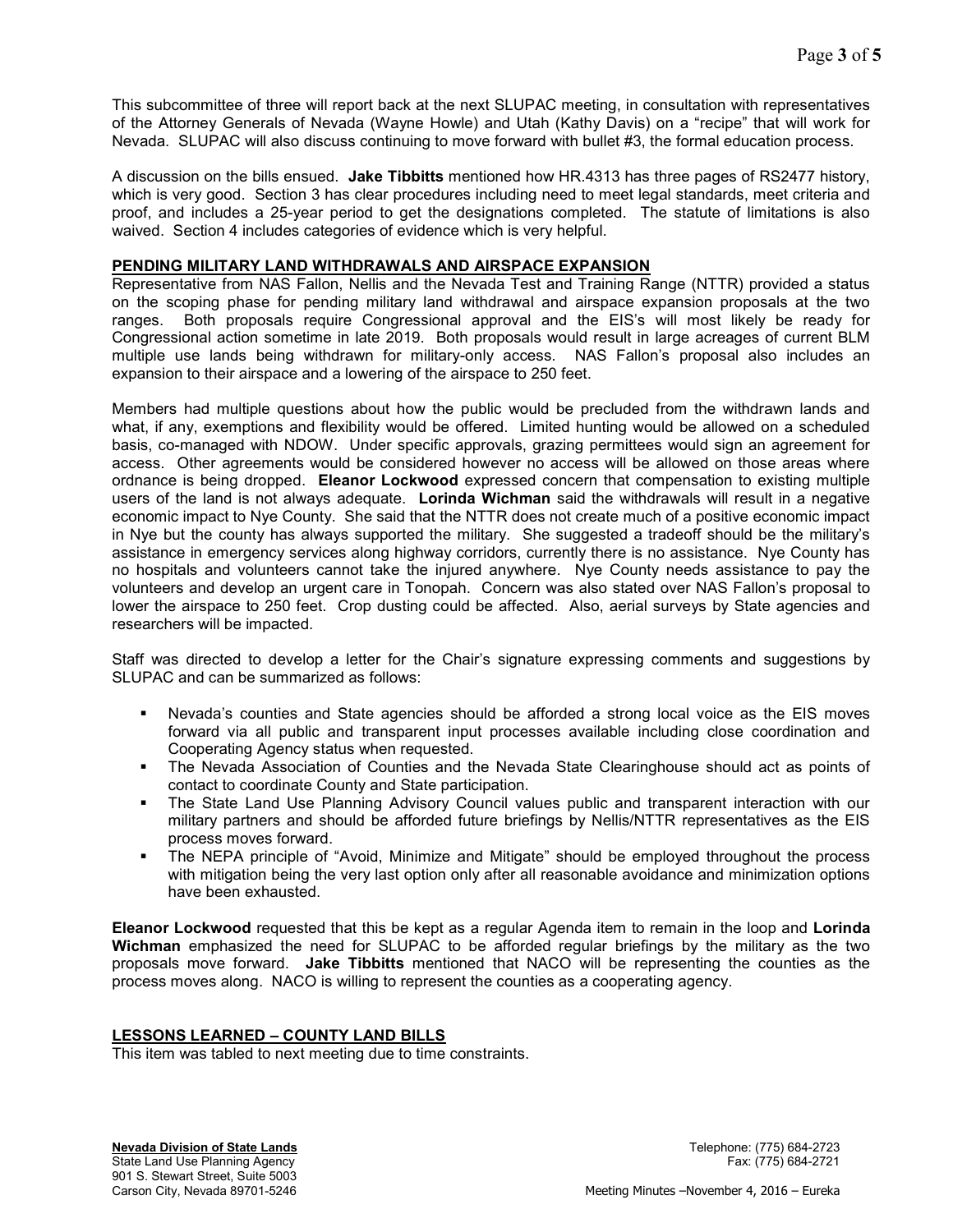# COUNTY BROTHEL ORDINANCES

Austin Osborne began the discussion and explained Storey County's ordinance. The ordinance is being updated to address how the sheriff administers the licensing. Currently it is the role of the Sheriff but staff is looking at potentially having this function be the charge of Community Development or Business Licensing department. The Sheriff would be reserved for only the background checks. The ordinance is divided up into use, application stage and fees. Storey County does not have zoning for brothels (Lyon County does). Locations are based on performance standards and five are allowed in the county and there are distance parameters from the brothels to multiple use types and locations. Mustang Ranch and the Wildhorse are the only brothels operating in the county along the Truckee River near the Tahoe Reno Industrial Center. Brothels must be concealed, are not allowed next to highways, must have specific security measures in place, and gaming is not allowed. There is a brothel room tax that is considered similar to standard hotel room taxes.

Lorinda Wichman gave an update for Nye County, the ordinance there is also being updated. "Outdating" is not allowed in Nevada but is occurring where activity is ordered and occurs outside of the brothel. State law prohibits brothel advertising signs along state highways but it is occurring in Nye County. Nye County's language is gender neutral and there is concern with proposed changes that will be reviewed because of the definition of prostitution being too specific. The county approves a brothel through a privilege license.

Eleanor Lockwood explained the ordinance in Churchill County has similar performance standards to Storey and other counties. A special use permit is reviewed by the planning commission and the license is approved by the county commission. Brothels are listed as a use allowed with a special use permit in one zoning district. The county distinguishes between adult entertainment and houses of prostitution. The ordinance was updated last decade and is fairly simple but has not been tested since there are no brothels currently in the county.

### COUNTY PLANNING ISSUES

Jake Tibbitts, Eureka County:

Legislative Subcommittee to Study Water developing potential bill draft requests.

Laurie Carson, White Pine County:

Loves truck stop under construction.

Jim French, Humboldt County:

Annexation concerns as the county is losing taxable base to the city but service needs remain, seems like a common theme throughout Nevada. Nancy Amundsen mentioned that Clark County has a bill draft request that would allow for de annexation based on lack of services being provided and other impacts to the county. There are issues where areas have been annexed to the city and the residents don't think it is appropriate, the character of the area changes from the more rural nature as the city up zones and allows for incompatible, higher density development. One primary issue is shifting the tax revenue from one entity to another without addressing the resulting impacts to provision of services and paying for them.

### Austin Osborne, Storey County:

USA Parkway is being constructed to US50 and will be open by August 2017. New Marriot Hotel is being constructed at Tahoe Reno Industrial Center.

#### Eleanor Lockwood, Churchill County:

New jail is being constructed.